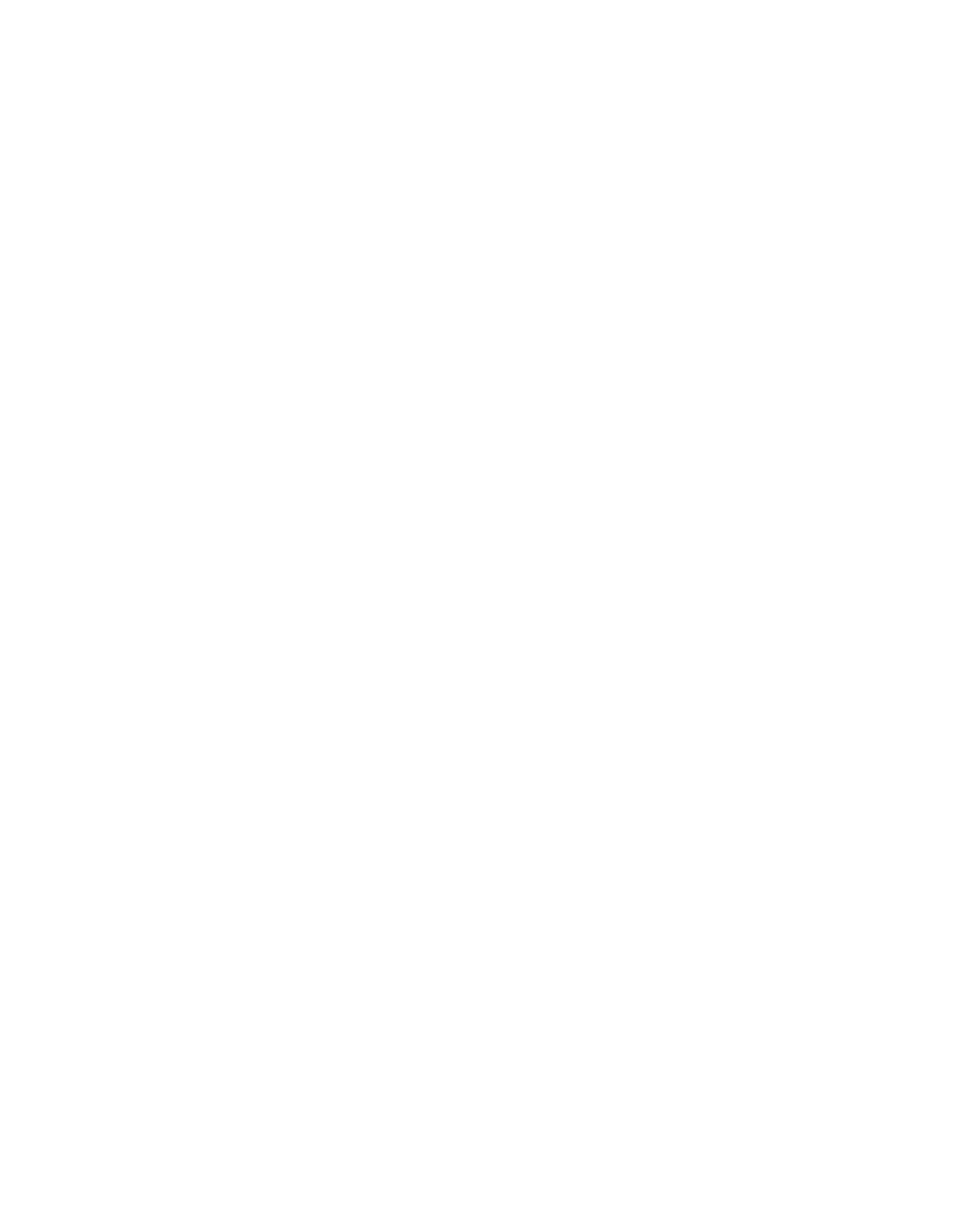## **The TWENTY-FIRST CENTURY LEFT**

*Cognitions In The Constitution And Why* **Buckley** *Is Wrong*

**Second Edition**

**William P. Kreml**

Carolina Academic Press Durham, North Carolina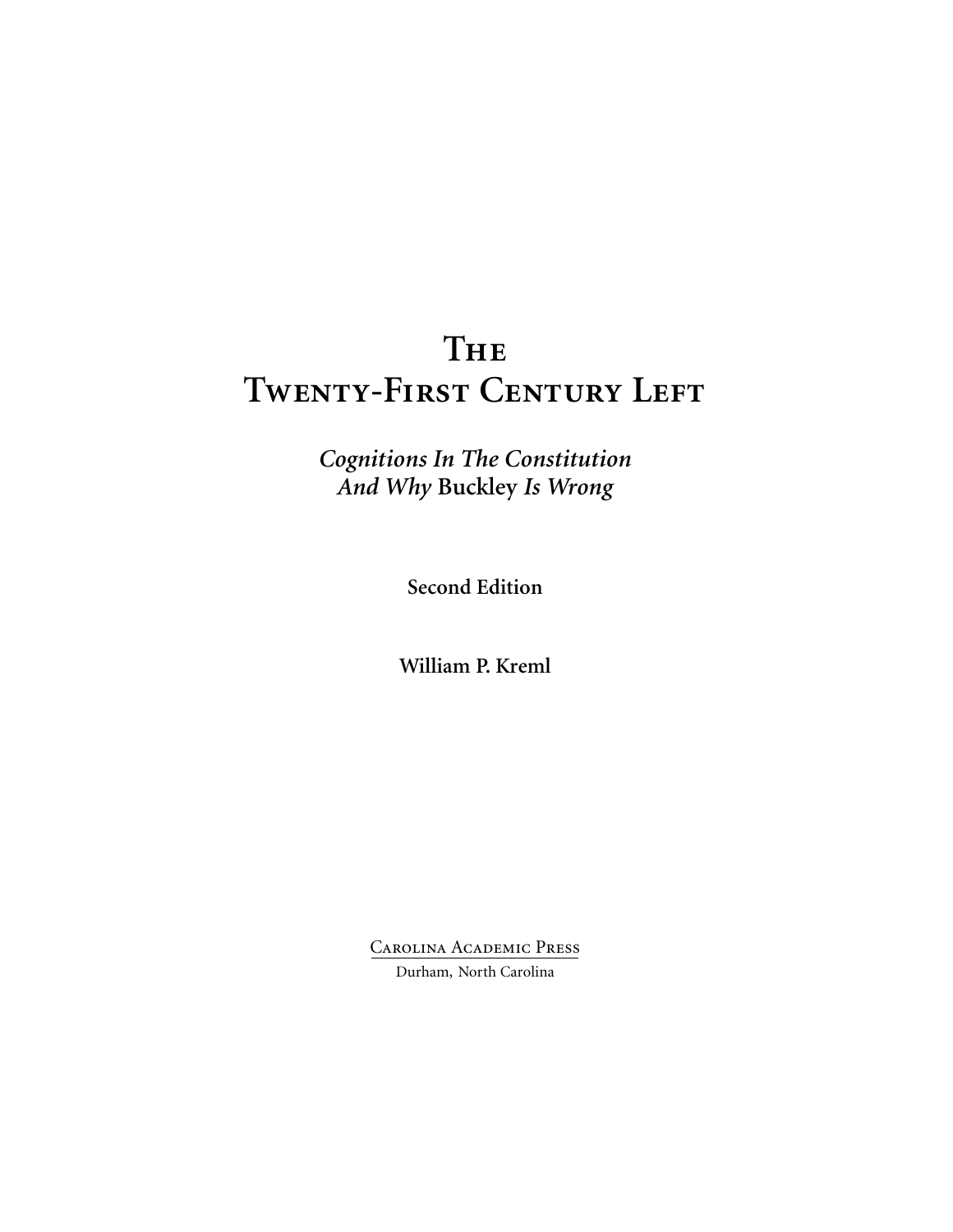Copyright © 2006 William P. Kreml All Rights Reserved

**Library of Congress Cataloging-in-Publication Data**

**Kreml, William P.**

**The twenty-first century left : cognitions in the Constitution and why Buckley is wrong / By William P. Kreml.**

**p. cm.**

**Includes bibliographical references and index.**

**ISBN 1-59460-251-4 (alk. paper)**

**1. Political science--Philosophy. 2. Right and left (Political science)--United States. 3. Buckley, James Lane, 1923- 4. Campaign funds--Law and legislation--United States. I. Title.**

**JA71.K74 2006**

**320.51'30973--dc22**

**2006010123**

Carolina Academic Press 700 Kent Street Durham, North Carolina 27701 Telephone (919) 489-7486 Fax (919) 493-5668 www.cap-press.com

Printed in the United States of America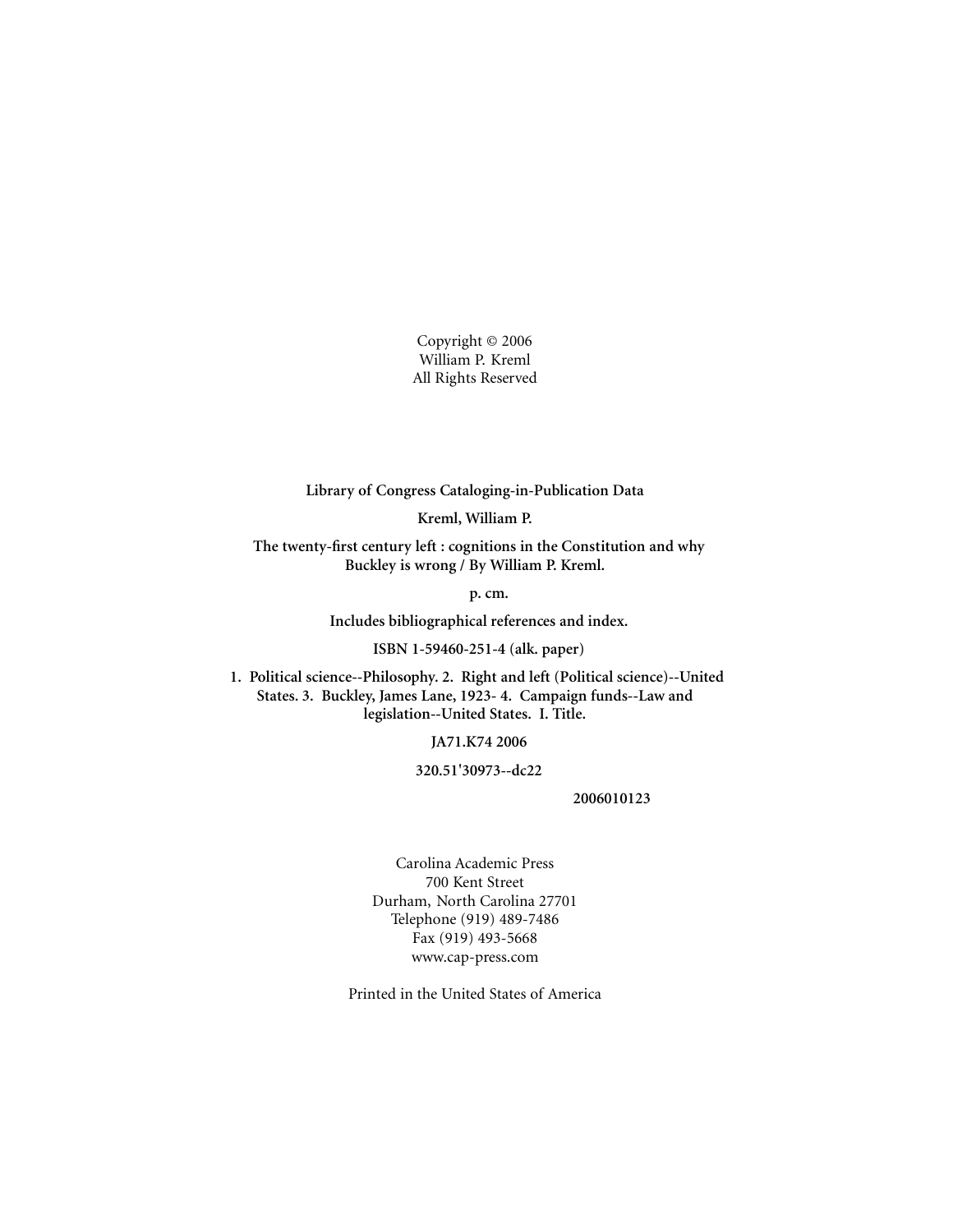*For*

*My Late Brother*

*and the*

*Early Syndicalists*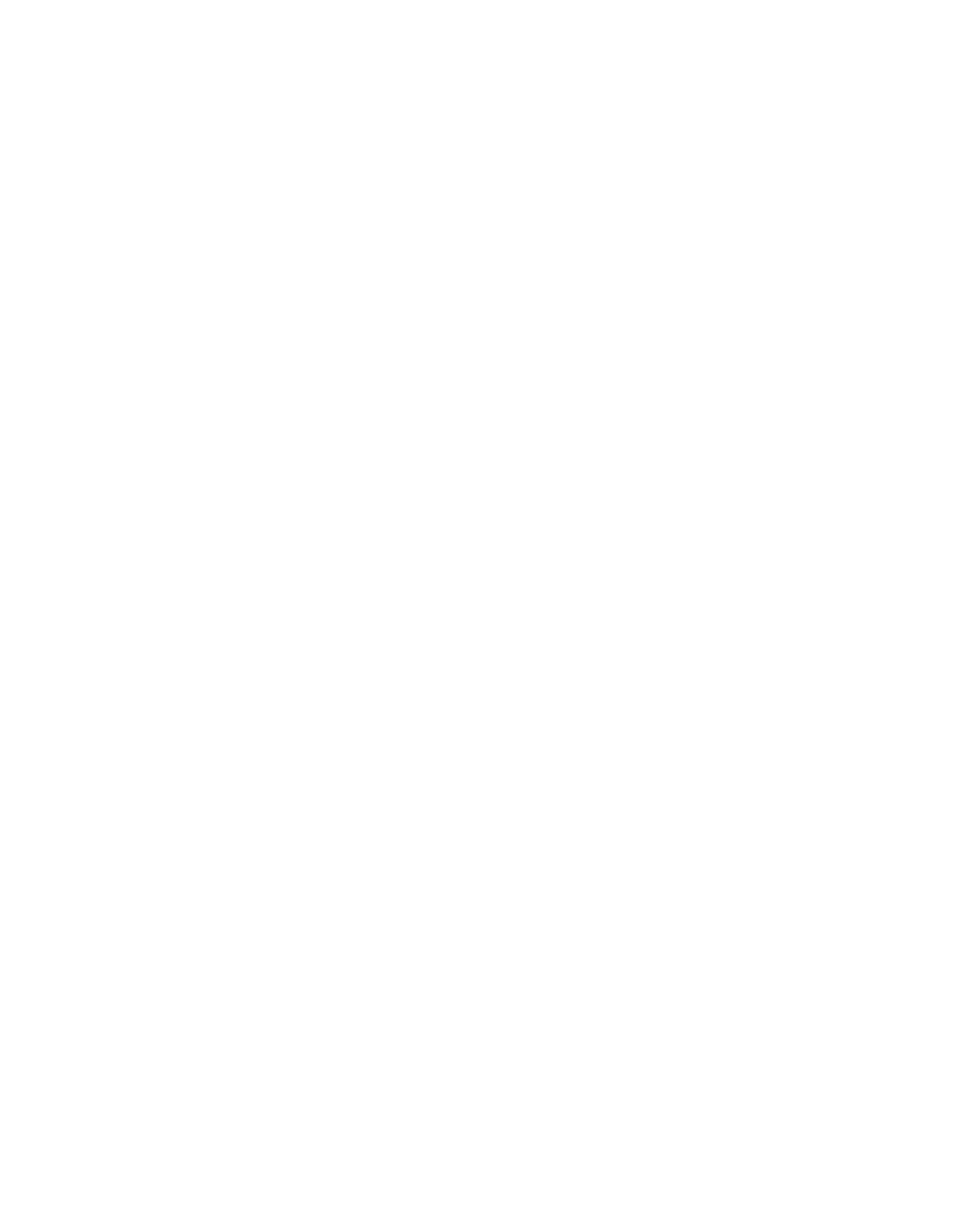# **Table of Contents**

| Chapter 3. Limits to Knowledge and How to Get There 35 |
|--------------------------------------------------------|
|                                                        |
|                                                        |
| Chapter 6. The Supreme Court and Cognition  125        |
|                                                        |
|                                                        |
|                                                        |
|                                                        |
| $Index \ldots 207$                                     |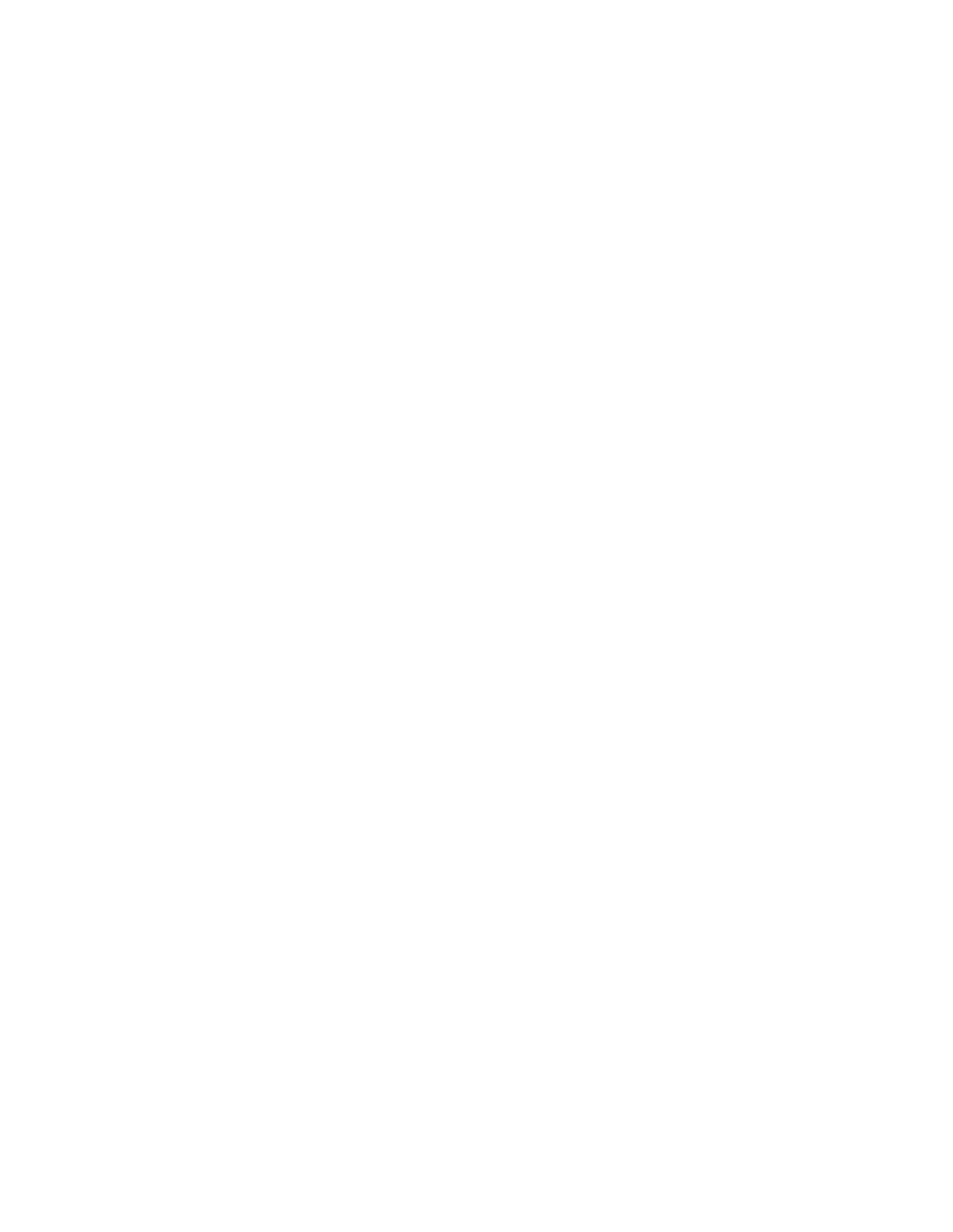## **Table of Cases**

*Baker v. Carr,* 369 U S 549 (1962). *Brown v. Board of Education of Topeka, Kansas,* 347 U S 483 (1954). *Buckley v. Valeo,* 424 U S 1 (1976). *Carter v. Carter Coal Co.,* 298 US 238 (1936). *Charles River Bridge Co. v. Warren Bridge Co.,* 36 U S (11 Peters) 420 (1837). *Colegrove v. Green,* 328 U S 549 (1946). *Dartmouth College v. Woodward,* 17 U S (4 Wheaton) 518 (1819). *Dred Scott v. Sandford,* 60 U S (39 Howard) 393 (1857). *Griswold v. Connecticut,* 381 U S 479 (1965). *Marbury v. Madison,* 5 U S (1 Cranch) 137 (1803). *McCulloch v. Maryland,* 17 U S (Wheat) 316 (1819). *Miranda v. Arizona,* 384 U S 384 (1966). *Moose Lodge No. 107 v. Irvis,* 407 U S 163 (1972). *National Labor Relations Board v. Jones and Laughlin Steel Corp, 301 U S 1* (1937). *Nebbia v. New York,* 291 US 502 (1934). *Reynolds v. Sims,* 377 U S 533 (1964). *Richmond v. Croson,* 109 S. Ct. 706 (1989). *Roe v. Wade,* 410 U S 113 (1973). *Schechter Poultry Corp. v. The United States,* 295 U S 495 (1936). *Shelley v. Kraemer,* 334 U S 1 (1948). *Smith v. Allwright,* 321 U S 649 (1944).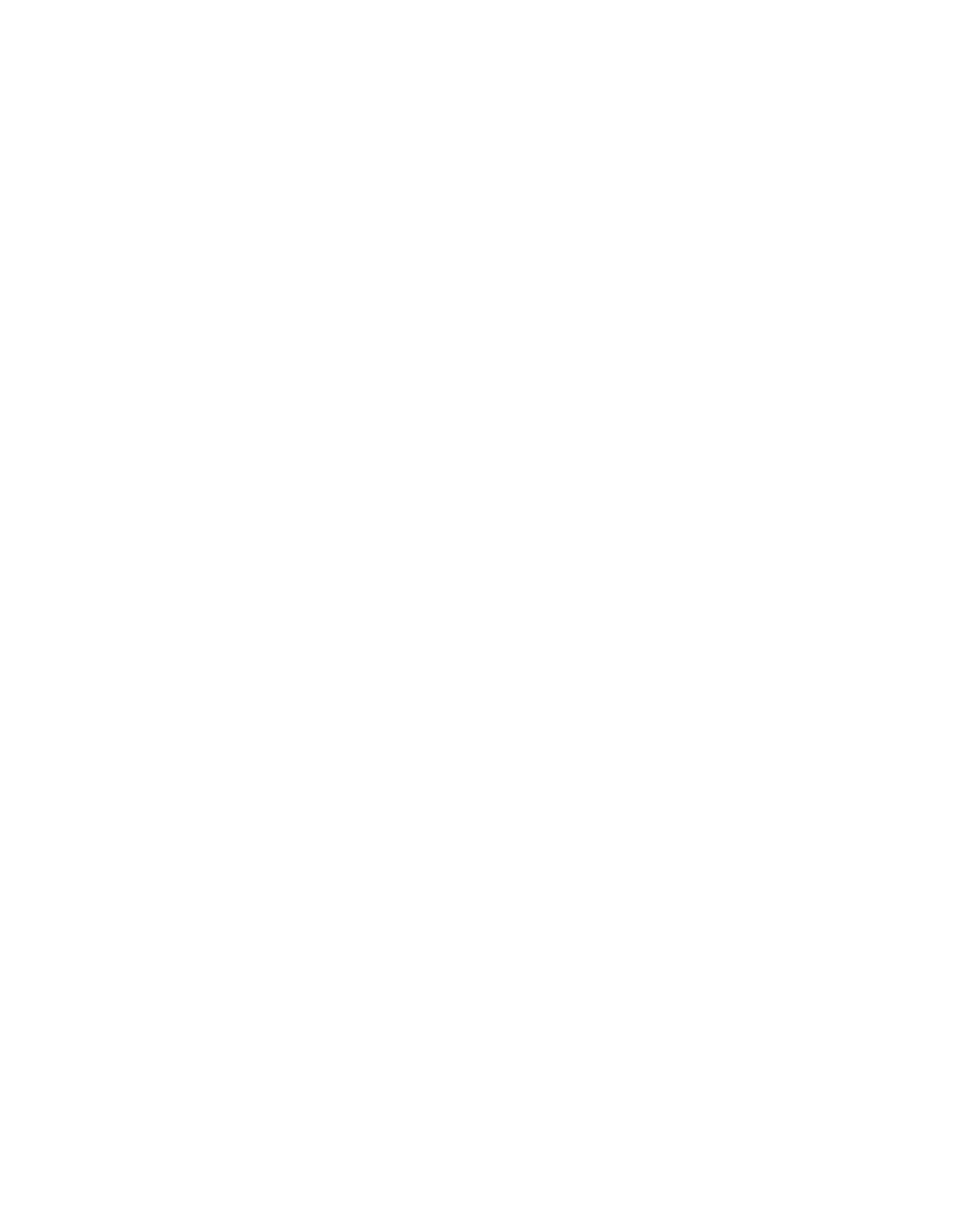### **Acknowledgments**

My thanks to the Departm ent of Political Science at The University of So uth Carolina for assistance with this work, as well as to Daniel Sa bia, Robert Th om p s on and Peter Sederberg of that departm ent for their helpful comments. My thanks as well to Meili Steele and Bi llMatalene of So uth Carolina's Dep a rtment of English for their styl is ticas well as substantive suggestions. My research assistant, Deniz Sevgili, h el ped with footnotes and bibliogra phy while Pat Coate and Nancy Kreml assisted enormously with copy editing. Becci Robbins of Harbinger Publications assisted with the layout and substantive editing of the first edition. My thanks also to Chicago's Bob Rudner for his assistance with the Red/Green coalition literature in Chapter One. Finally, I wish to thank the late Mi ke Avey, Chair of So uth Carolina's courageous United Citizens Party, for an early reading of this manuscript. Any errors are my responsibility alone.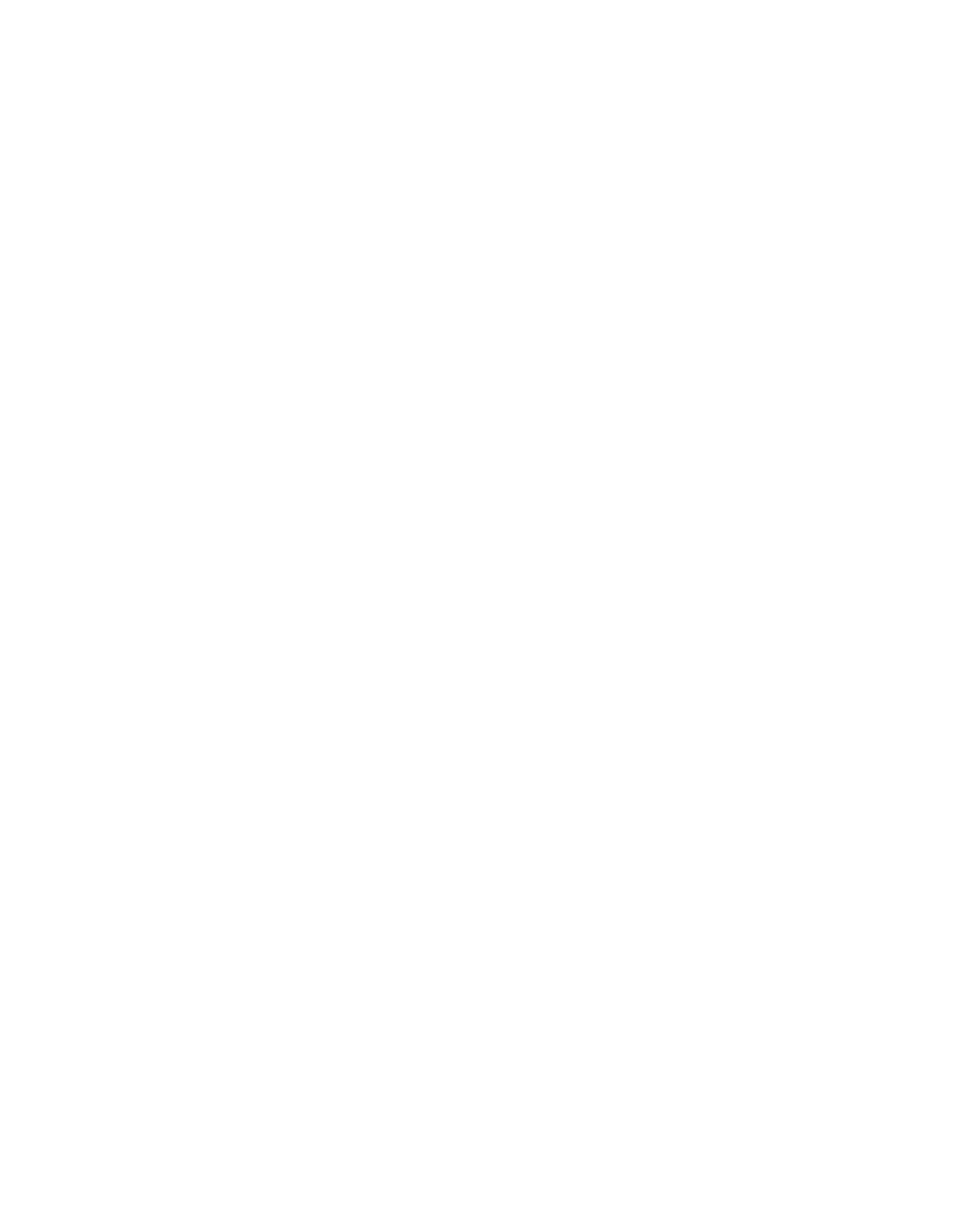### **Introduction**

This work does two things. It describes an original political theory, and it a pplies that theory both to the structurally induced problems of the American government and the continuing problems caused by the way political campaigns are financed in this country. Rather naturally for a political scientist, I have always been concerned with what citizens think about politics and why they believe what they do. I have also been concerned with the degree to which citizens, at various levels of political interest, have been able to encase their beliefs in something of a theoretical framework. Influenced in my early academic ye a rsby the Yale political scientist Robert Lane's insisten ce that avera ge citizens did have political ideologies, I have also tried to find to what degree such citizens understand why they believe what they do.<sup>1</sup>

Generally, most citi zens' conscious political identifications are cen tered around their objective groupings. That is, citizens typically place themselves within the political arena as members of economic, ethnic, racial, gender, religious, sexual orientations, and the like. Frequently, they find more than on e such objective identity to be politically important for them. Such identifications are significant and will continue to be significant.

But I am a theorist. For years I have worked on the development of a subj ectively— that is psychologically based—political philosophy. We have known for some time that citizens' psychological ori entations impact their political attitudes. What I try to do here is build a full-blown political philosophy on the bedrock of human psychology.

This work does four things. First, the work bri efly assimilates what has until now been available only in separate, earlier writings that began my work toward a psychologically based political philosophy. Second, it adds substantial new material to the theory, essentially completing the broad philosophical outline. Third, it applies the theory to a specific area of public concern, that of c ampaign finance reform. Fourth, it intersperses the theoretical writings with brief descriptions of my own political experiences. I hope that these experiences, and the lessons I drew from them, further illuminate the theory by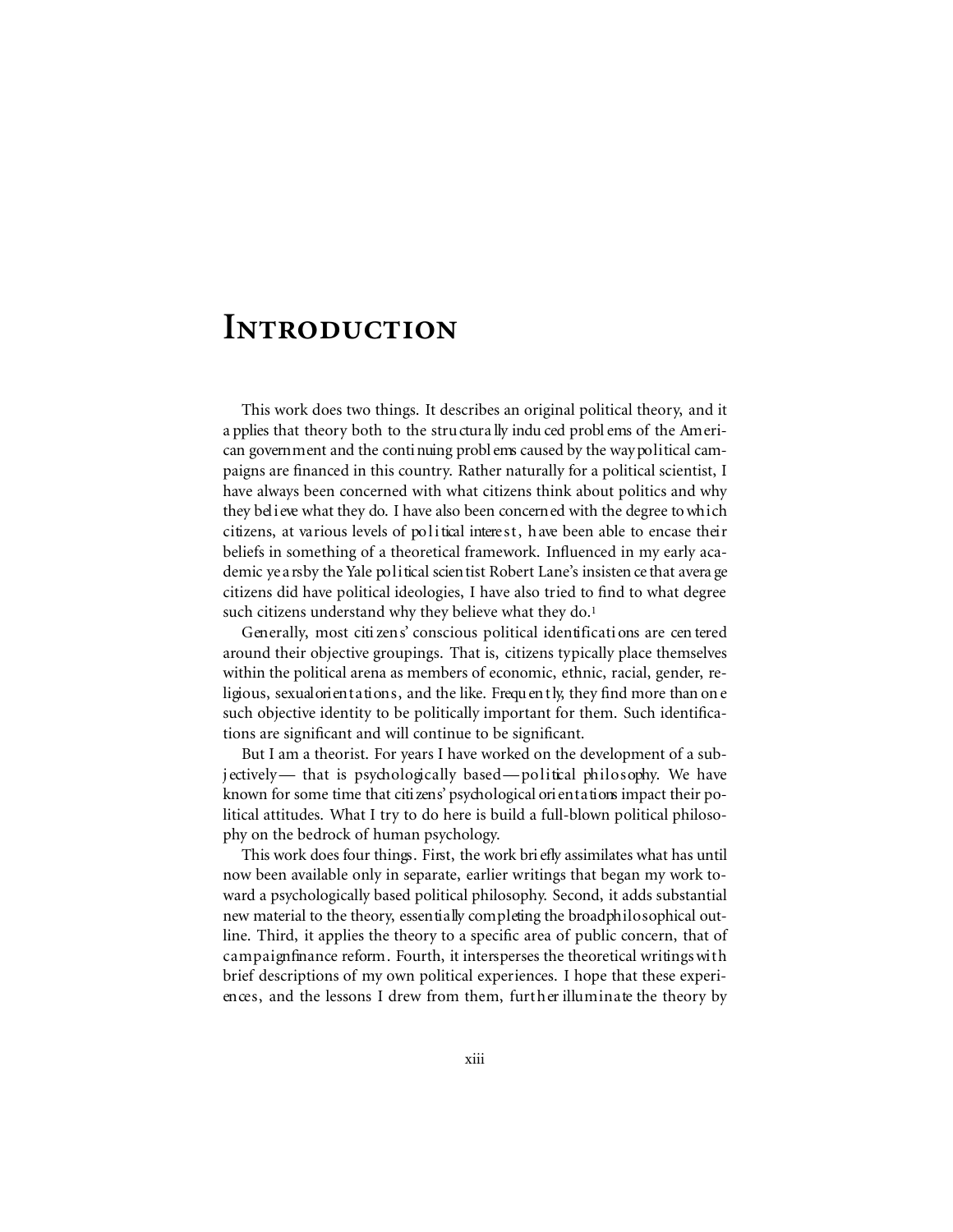#### xiv INTRODUCTION

dem on strating how the kinds of thingsI have been involved in within the real political world reflect a new framework for political understanding.

Th o u gh not a mem ber of the Green Party, then or now, I sat in on the final m eeting of the Illinois Greens convention during the summer of 2000 in Chicago. The thirty to thirty-five people there were of different ages and occupations, and very different pers onal histories. The session seemed to be a wrap-up, revi ewing what had been talked about and dec i ded on in earl i er conferen ce meetings. The participants' ease of speech with each other and the group as a whole bespoke a harmony that I found inviting. These were people at peace with themselves.

What was only a little troubling, but disturbing nonetheless, was what so many of the participants said con cerning their own theoretical orientations. In a session wh erein individuals spoke frankly about specific concerns and unique po litical histories, all of the emwere stretching, I thought, to find a theoretical grounding for their current, in many cases still evolving, political beliefs. In the main, they seem ed to be wrestling with how their new political i den ti fications may or may not square with earlier theoretical orientations. Cognitive maps die hard. It is so much easier, particularly wh en one is well into adulthood, to make an adjustment or two to what one has built up over many years than it is to tear down the old model entirely and begin anew.

Many of the convention participants spoke of their form er party affiliations, and I particularly remember one youngish man who described his experiences with the syndicalist Socialist Labor Party. The early syndicalists, influ en ced by the teachings of Daniel De Leon in this country, beli eved in a kind of cooperative orientation toward production, rather than a state socialism. They advocated worker ownership and worker management. Sitting there, I recalled that my late bro ther had gone to Socialist Labor Party meetings in Chicago and liked the people he met there. If you think of early syndicalism as being terri bly radical, think aga in. United Ainlines, America's second-largest air carri er in spite of its recent troubles, and the Chicago and Nort hwestern Railway, now part of the Union Pacific aggregation but on ce America's seventh largest railroad, were both fo un ded on syndicalist principles. You can still see the faint "Employee Owned" medallion on the old, yellow CNW boxcars that haven't been repainted. And you can see the shame on the faces of a selfish management, and even on those of the selfish pilots and machinists unions, who after September 11, 2001, bro u ght United to mu ch of its current difficulty.

At the Greens' meeting, virtually all who spoke included mention of their prior affiliations with the "Old Left" of the 1930s and 1940s or, as frequently, the "New Left" of the 1960s and 1970s. They all seemed to be bending those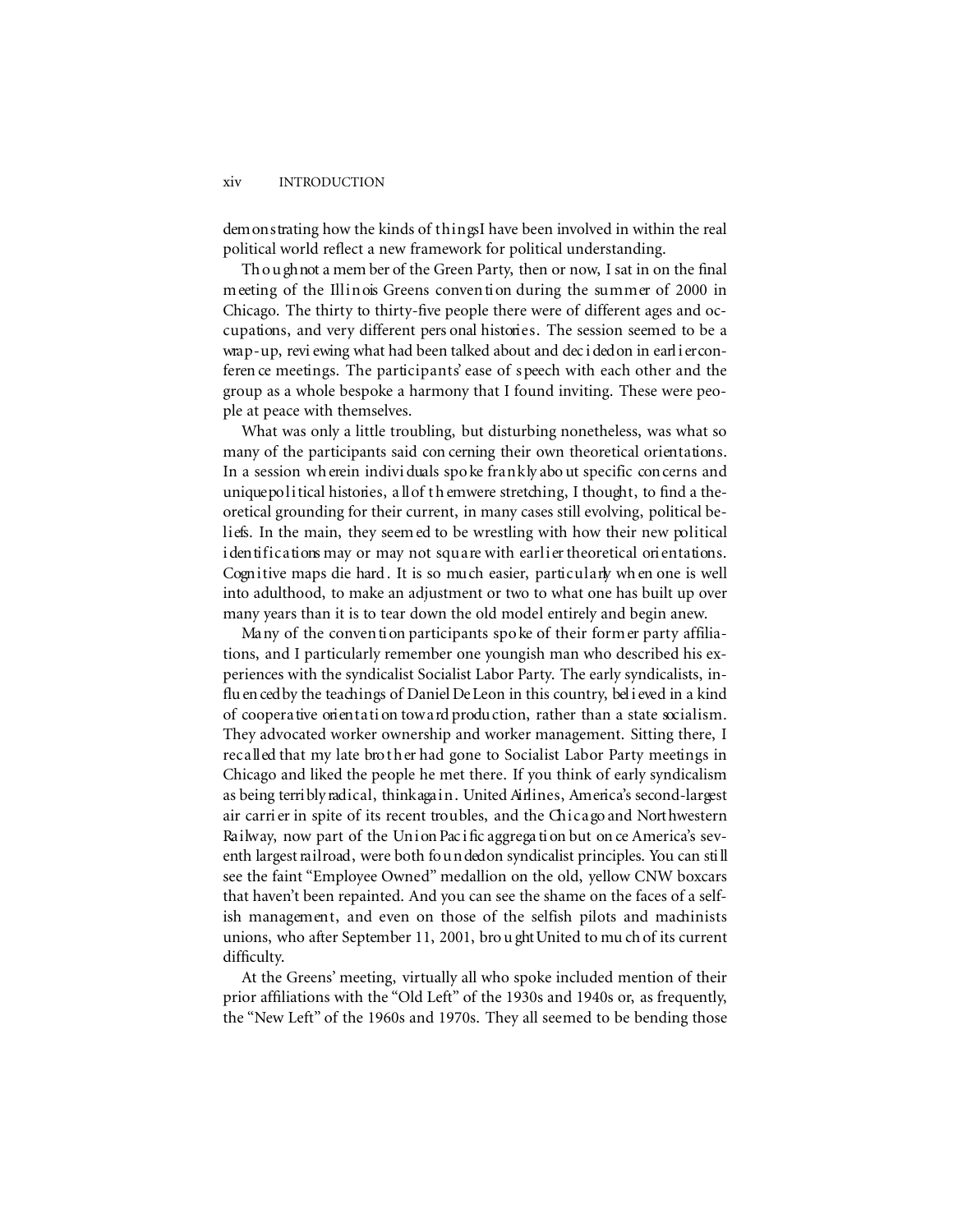ori en t a ti ons now, at least parti a lly, because of con cerns over con tem porary issues, such as the environment, international human rights, and industrial and pos tin dus trial worker justice. At the same time, they maintained strong ties to past orientations, particularly those orientations that surrounded the always-knotty issue of the very justness of the political system itself.

So many of those who spoke that night incanted almost religiously about such things as the air and the water, the excesses of logging and mining companies, developers, and other ecological problems. But they also talked about larger inequities, the worker who does not receive her just due, c ivil rights protections not being enforced, and of course the problems of an American government that they saw as increasingly distant from them and ever doser to the large private corporations. Both as reminiscences and as statements of contemporary con cern, their statem ents were powerful, almost in the sense of that wonderful Norman Rockwell painting of the young man speaking at a public meeting, which was on display at that time in the Chicago Historical Society, two miles away on Clark Street.

But, again, I found a troubling side to their heartfelt message. It was troubling because in spite of their struggle there was a disconnection, a failure of linkage really, between the grand, if now dated political theories that each of them may have held for a long time and the pattern of con cerns that currently bedeviled them. Each spe a ker felt strongly abo ut worthwhile things, but all seemed to fail at the task of fitting those concerns into their old political theories or creating a new theoretical understanding. Some realized it, speaking almost sadly of "what I used to believe" or "when I was a \_\_\_\_\_\_." What was going on was not so mu ch a matter of old wine in new bottles, but more a matter of grapes and bottles, with no wine in between. I felt their need for a new theoretical map.

Indeed, in political meetings of all stripes that I have attended, and in individual discussions with citizens who are troubledby Am erica's campaign finance scandals, the prostitution of our government by large private interests, and the increasing apathy of citizens as reflected by the decline in voting percentages, the absence of a theoretical fram ework always strikes me. Thus, what I of fer here is a new theory, one that is based on who we are , not what we are . We have come to that time in history, I think, when we are entitled not only to know a great deal more about our own psychologies, but also to have our psych o logies be much part of our political orientations. Ultimately, those psych o l ogies should serve as the underpinning of an entirely new political philosophy. This is what I offer.

Please do not misunderstand. I know the risk of giving the political left one more theory to argue over. Anyone with the slightest knowledge of the left's